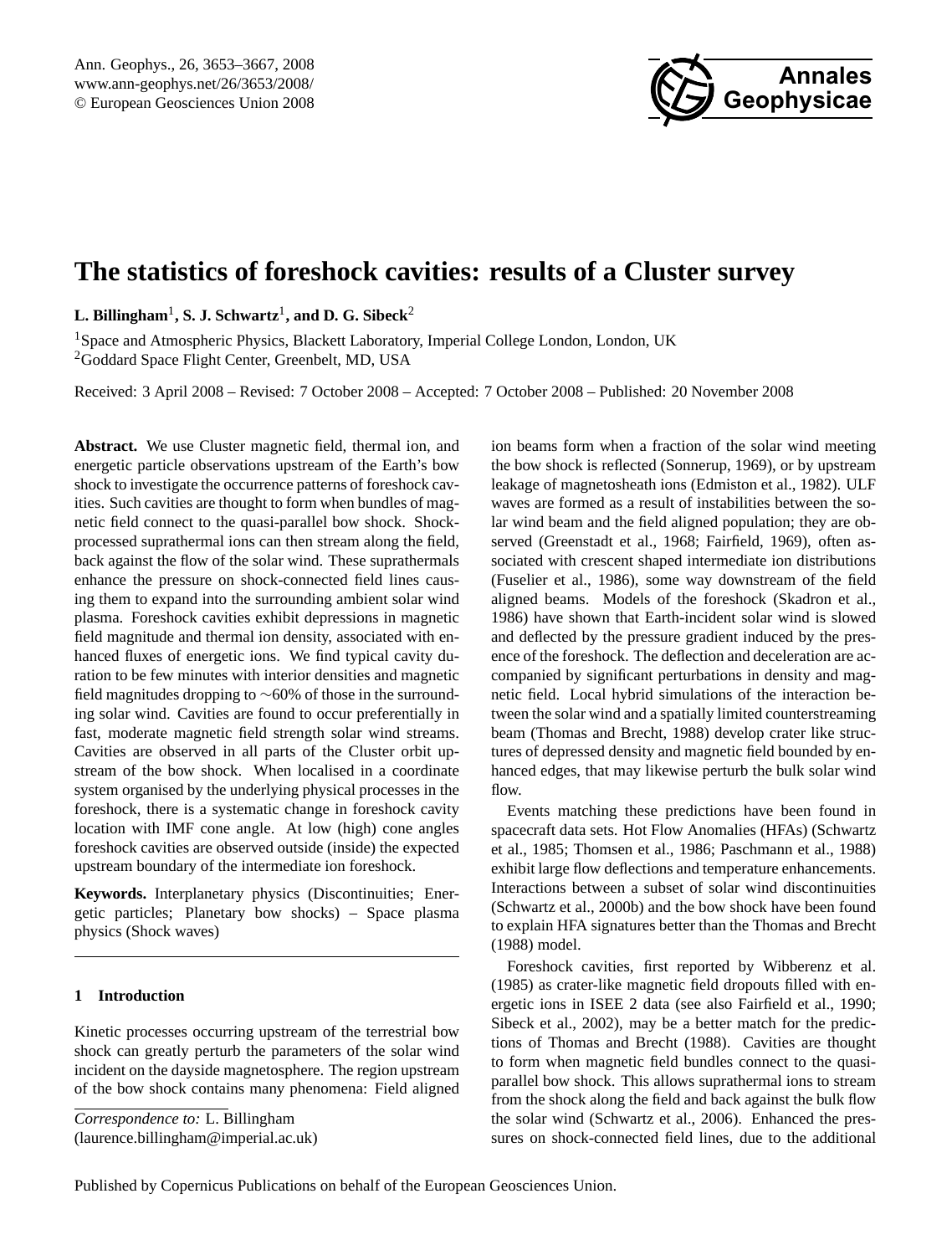suprathermal population, drives expansion into the surrounding solar wind plasma.

Case studies of foreshock cavities (e.g. [Sibeck et al.,](#page-13-9) [2002;](#page-13-9) [Schwartz et al.,](#page-13-10) [2006;](#page-13-10) [Sibeck et al.,](#page-13-11) [2004\)](#page-13-11) have shown that, unlike HFAs, they need not be associated with interplanetary discontinuities. There is little heating or deflection of the solar wind bulk flow within these case study events, but a population of suprathermal ions is present in addition to the solar wind population.

Foreshock cavities and Hot Flow Anomalies are observed to have a measurable impact on the dynamics of the magnetosphere. [Fairfield et al.](#page-13-8) [\(1990\)](#page-13-8), using AMPTE and GOES data, found that correlated density and field perturbations, due to local solar wind bow shock interaction, were responsible for compressions of the magnetosphere. [Sibeck et al.](#page-13-12) [\(2000\)](#page-13-12) presented a case study in which it was possible to identify a causal chain for transient magnetopause motion observed at geosynchronous orbit, tracking pressure variations through the magnetosheath, to their origin: changes in the solar wind magnetic field interacting with the bow shock excavating cavities. [Murr and Hughes](#page-13-13) [\(2003\)](#page-13-13) were able to identify foreshock cavities as the triggers of several travelling convection vortices in the ionosphere.

A previous survey of foreshock cavities was carried out by [Sibeck et al.](#page-13-14) [\(2001\)](#page-13-14) using IMP-8 data. In seven months of observations, they identified 292 foreshock cavities, finding that they occurred preferentially the pre-noon sector, and in solar wind streams with fast bulk flow speeds. Central magnetic fields were found to be depressed by 20% with respect to solar wind values. Low time resolution plasma data prevented [Sibeck et al.](#page-13-14) [\(2001\)](#page-13-14) from investigating the statistics of the densities and velocities in cavity interiors. Although magnetic depressions of a factor of two had been found in previous case studies (e.g. [Sibeck et al.,](#page-13-15) [1989\)](#page-13-15), the relatively weak cavity signatures in the more recent survey were attributed to the greater distance of the IMP-8 orbit from the bow shock.

Recently, events have been observed upstream of the Martian [\(Øieroset et al.,](#page-13-16) [2001\)](#page-13-16) and Kronian [\(Masters et al.,](#page-13-17) [2008\)](#page-13-17) bow shocks that share many of the characteristics of terrestrial HFAs and foreshock cavities. This suggests that cavities due to local shock interactions occur in a variety of plasma regimes and that they may be as ubiquitous a phenomenon as collisionless shocks themselves.

This paper presents the results of a survey of foreshock cavities seen by Cluster close to the bow shock. We present the first survey of thermal ion distribution parameters inside foreshock cavities. Studies of individual cavities (e.g. [Schwartz et al.,](#page-13-10) [2006\)](#page-13-10) have shown that they need not form along underlying interplanetary discontinuities; we investigate the nature of the changes in plasma conditions across a large set of cavities to determine if this is generally applicable.

The magnetic field and density profiles found by [Skadron](#page-13-4) [et al.](#page-13-4) [\(1986\)](#page-13-4) for the traversal of a model foreshock resemble those observed for foreshock cavities. It has been suggested (e.g. by [Sibeck et al.,](#page-13-18) [2008,](#page-13-18) in light of recent global hybrid simulation results) that foreshock cavities might be transient encounters with the moving ion foreshock. Previous authors (e.g. [Schwartz et al.,](#page-13-10) [2006\)](#page-13-10) model foreshock cavities as being due to pre-existing fine scale structure in the ambient solar wind temporarily altering the local magnetic connection to the bow shock. The [Sibeck et al.](#page-13-18) [\(2008\)](#page-13-18) suggestion may be distinguished from this scenario, as transient encounters with the foreshock boundary must cluster around the equilibrium position of the foreshock edge. We test the [Sibeck](#page-13-18) [et al.](#page-13-18) [\(2008\)](#page-13-18) boundary encounter model by mapping the locations of cavities against boundaries of the contiguous ion foreshock.

## <span id="page-1-0"></span>**2 Dataset and selection criteria**

Our survey covers the 2005 and 2006 Cluster dayside seasons; the periods between 15 December 2004 and 26 May 2006 when the Cluster spacecraft were upstream of the Earth's bow shock. We draw on four second resolution data from: the FluxGate Magnetometer (FGM, [Balogh et al.,](#page-12-0) [2001\)](#page-12-0), moments of the thermal  $(5 \text{ eV} \text{ e}^{-1} \text{ to } 32 \text{ keV} \text{ e}^{-1})$  ion distribution from the Hot Ion Analyser part of the Cluster Ion Spectrometer (CIS(HIA), Rème et al., [2001\)](#page-13-19), and high energy ( $\geq$ 27 keV) ion fluxes from RAPID [\(Wilken et al.,](#page-14-4) [2001\)](#page-14-4). Events were selected as foreshock cavities by requiring suprathermal ion fluxes enhanced over background levels along with concurrent depressions in magnetic field magnitude and thermal ion density. Another class of kinetic event near the earth's bow shock, Hot Flow Anomalies (HFA) may present similar profiles to foreshock cavities. We distinguished between HFAs and foreshock cavities by rejecting events showing marked increases in CIS(HIA) temperature or where interior bulk flow speeds deviated by  $\geq$ 20% from the ambient solar wind speed.

A previous survey of foreshock cavities was carried out by [Sibeck et al.](#page-13-14) [\(2001\)](#page-13-14) using data taken by the IMP-8 spacecraft in January through August 1995. Some differences in the methodology of that work and the present study should be kept in mind when results are compared. Our selection criteria are more stringent than those of [Sibeck et al.](#page-13-14) [\(2001\)](#page-13-14) who required only that energetic particle fluxes exceed a given threshold. In light of this, we expect to identify events as foreshock cavities at a lower rate. The orbit of the IMP-8 spacecraft lay approximately in the ecliptic plane, and had an apogee of over 40  $R_E$  during the [Sibeck et al.](#page-13-14) [\(2001\)](#page-13-14) survey; much further from Earth than Cluster. The near polar Cluster orbit has an of apogee of 19.6  $R_E$ , the orbit tends to cross the bow shock, at grazing angles, some way downstream of the shock's nose. Shock proximity combined with the out of ecliptic orbit allows the Interplanetary Magnetic Field (IMF) to intersect the shock over a greater range of angles at Cluster than at IMP-8. Both survey periods fall in the late declining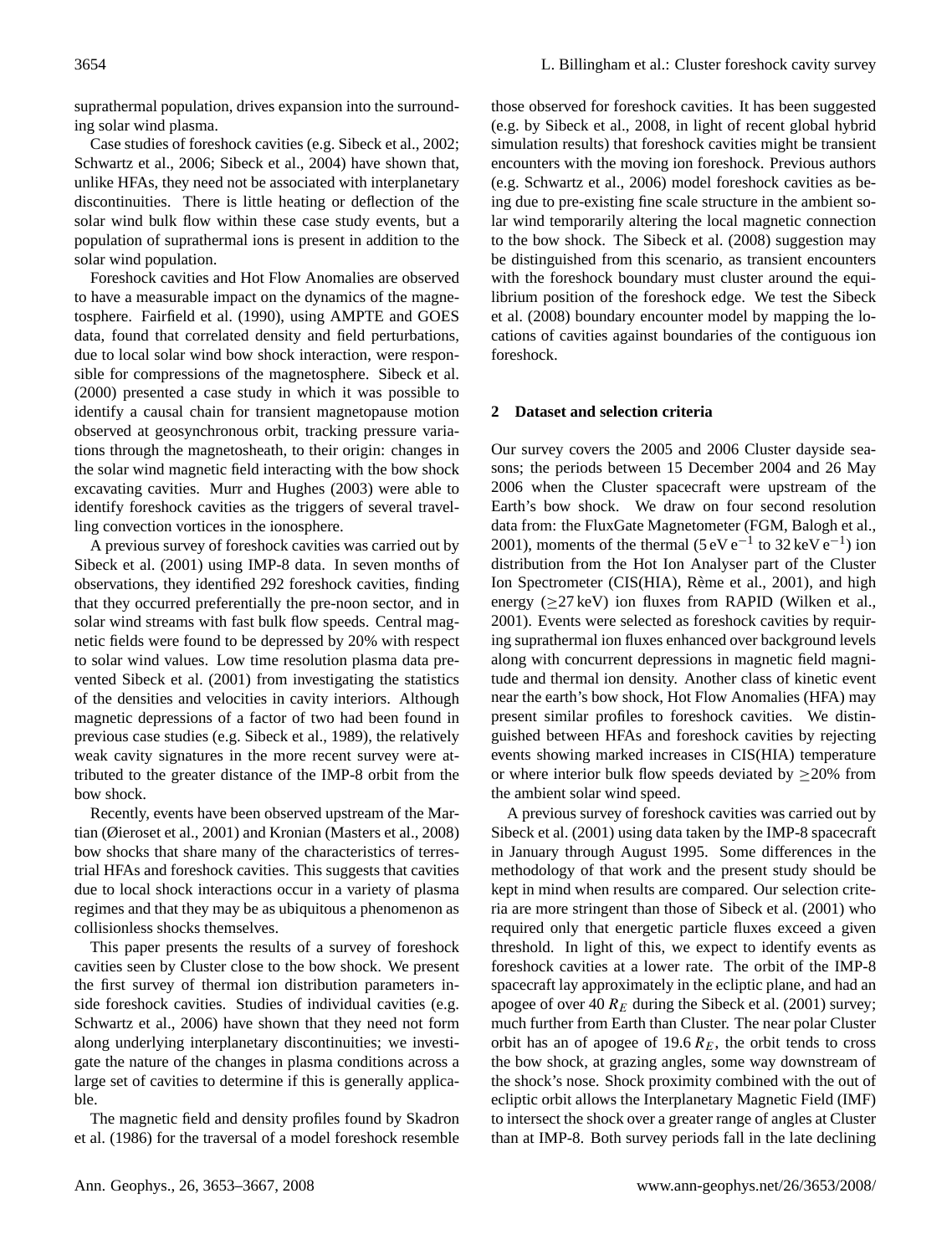phase of the solar cycle, so we expect the solar wind streams Corotating Interaction Regions etc.) encountered during the corollating metal Research regions every energy

Averages of pre- and post-foreshock cavity conditions were typically taken over a two minute window. The averaging period was extended if conditions were especially disturbed, and reduced if other events/discontinuities prevented the use of the full two minutes of data. Averaging intervals were placed as close as possible to each foreshock cavity without including either the central depressions or any edge enhancements. Values presented for cavity interiors are those measured coincident with the minimum of the magnetic field magnitude in the four second resolution data. As conditions within cavities are often highly disturbed the exact timing and depth of the field minimum could be expected to change for different sampling rates/averaging schemes (the minimum of the "trough" tending to be lower for higher cadence time series).  $\frac{1}{2}$  verages of pre- and posi-foreshock cavity conditions  $\mu$  hold magnitude in the four second resolution data. As

To identify an event as a foreshock cavity, we must be able to discriminate it from its surroundings. Any cavities embedded in a ULF wave field or in regions of significant electromagnetic turbulence, for example, could not be picked out as unique events. Foreshock cavity interiors are generally highly disturbed, consistent with quasi-parallel connection to the bow shock; however, their surroundings must be relatively quiescent, in order for them to be identified. This criterion is consistent with previously reported examples of foreshock cavities; however, it limits our ability to detect any events that might occur in the turbulent regions downstream of field aligned ion beam foreshock.  $R_{\text{net}}$  and  $R_{\text{net}}$ ,  $R_{\text{net}}$  and  $R_{\text{net}}$  and  $R_{\text{net}}$ 

We put the plasma environment in which foreshock cavities are embedded in context by comparing it to average data from each hour when Cluster was upstream of the bow shock during the survey period. The cavities themselves are included in these intervals, but the hourly averaging suppresses their influence on the reported parameters. Compared to the few minute averaging window used for the immediate cavity surroundings, data averaged over an hourly window would be expected to show considerably less variability.

#### **3 An example cavity**

Figure [1](#page-2-0) gives an overview of field and plasma conditions during an event centred around 14:15 (UT) on 28 December 2005 when Cluster was upstream of the southern dusk bow shock. Corresponding depressions in magnetic field magnitude (heavy black line in the first panel) and in thermal ion density (second panel), along with elevated fluxes of suprathermal ions (third panel) mark this event as probable a foreshock cavity. The lack of significant change in the bulk flow speed (third panel) or heating of the solar wind ions (bottom panel) confirms this event as a foreshock cavity rather than an HFA. The magnetic field observed in the centre of the cavity is deflected by ∼80◦ from the pre-



<span id="page-2-0"></span>**Fig. 1.** Stacked time series traces giving an overview of the fore-**Fig. 1.** Stacked time series traces giving an overview of the foreshock cavity observed by Cluster on 28 December 2005, 14:15:00 when the spacecraft were at (8.2, 16.1 –6.0)  $R_E$  GSE. All parameters were measured by Cluster 3. The top panel shows the magnitude of the magnetic field and its components in GSE coordinates. The second panel shows the density of the thermal ion population The second panel shows the density of the thermal for population from CIS moments. The third panel shows the flux of energetic (≥27 keV e<sup>−1</sup>) ions measured by the RAPID instrument. The bottom two panels show the bulk flow speed and temperature of the ions measured by CIS. These signatures are typical of foreshock cavities with correlated dropouts in field strength and density lasting 50 s, associated with enhanced suprathermal fluxes. The central  $\frac{1}{2}$  field and density both drop to 0.59 of their exterior values. The preneld and density both drop to 0.95 of their exterior values. The pre-<br>and post-event fields make an angle of 12°, the event has not formed on a significant solar wind discontinuity. This, along with the lack of significant changes in ion velocity and temperature, mark this as a foreshock cavity rather than a HFA. event as a foreshock cavity rather than a HFA.

and post-event fields which point in almost the same direction. The components of the field in the  $y_{GSE}$  (dusk-dawn) and  $z_{GSE}$  (north-south) directions fall inside the cavity with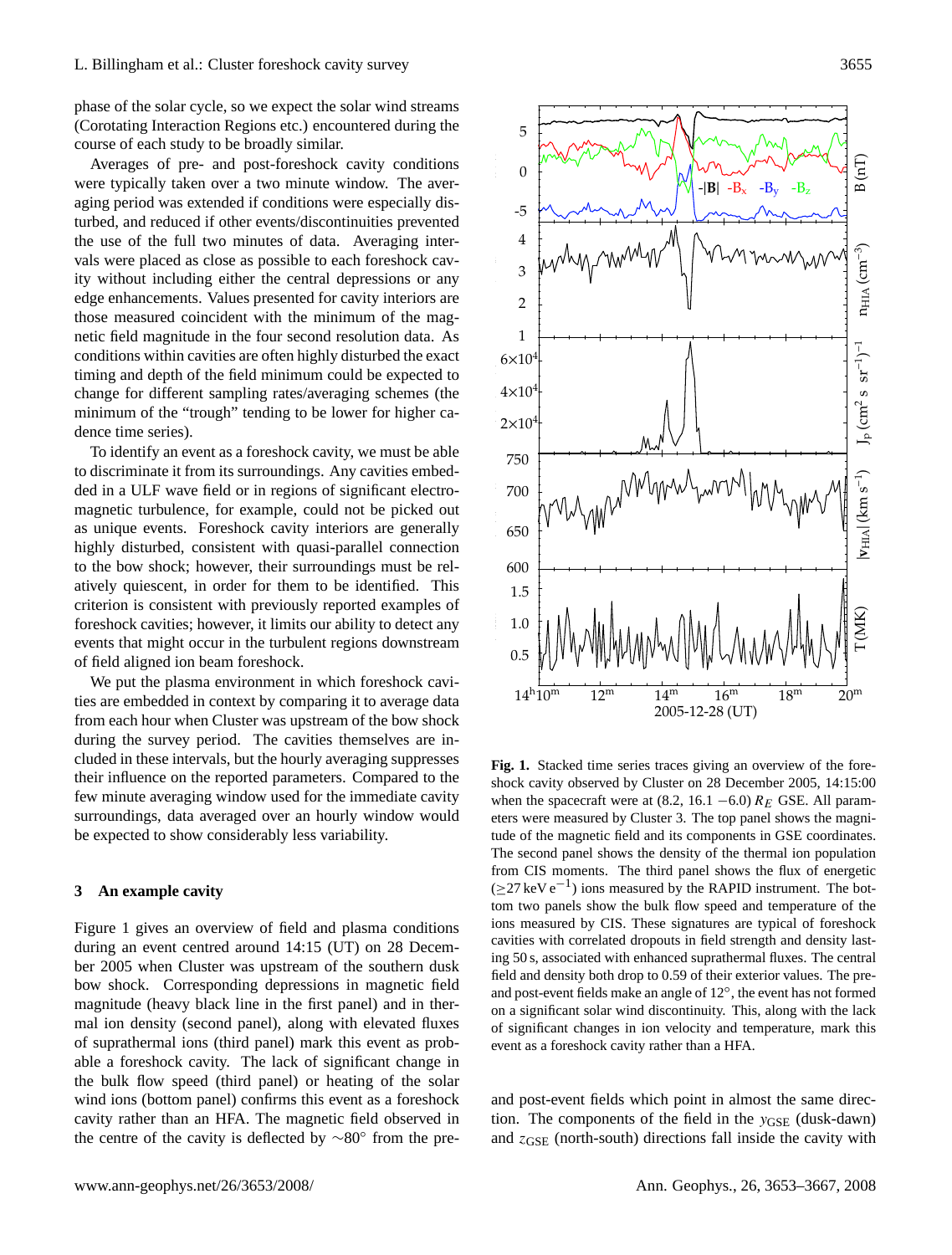

<span id="page-3-0"></span>**Fig. 2.** Locations of the 204 foreshock cavities identified during the **Fig. 2.** Locations of the 204 foreshock cavities identified during the 2005 and 2006 Cluster dayside seasons. The left hand part shows 2005 and 2006 Cluster dayside seasons. The left hand part shows the cavities projected onto the yz-, xy-, and xz-GSE planes. Sections through model bow shock are also included; the concentric curves in the yz-plane are sections taken through the model at the terminator and at 4, 8, and 12  $R_E$  sunward of the Earth.

respect to ambient. The remaining field component parallel to the Earth-Sun line favours magnetic connection to the bow shock. This allows suprathermal ions to stream away from the bow shock, along the field, and reach the spacecraft. There are clearly some suprathermthermals observed outside the central magnetic depression, behaviour previously noted by [Schwartz et al.](#page-13-10) [\(2006\)](#page-13-10) and [Sibeck et al.](#page-13-14) [\(2001\)](#page-13-14). These ions, which have energies  $\geq$  27 keV, suggest that the plasma immediately before the field depression is connected to the terrestrial bow shock. However the exterior field is not significantly turbulent and there are no coherent waves. The cavity is not embedded within the well developed ULF foreshock, but there is a burst of energetic ions, associated with a small field rotation just before the cavity at ∼14:12:30 which is probably a beam aligned to the pre-cavity field. If this is the case, it implies that this pre-cavity field connects to the bow shock, and that we are downstream of the tangent fieldline.

#### **4 Foreshock cavity locations**

## 4.1 Comparison with Cluster orbit

During the survey period, Cluster was upstream of the bow shock for ∼270 days and observed 204 events that we identify as foreshock cavities. This gives an occurrence rate of ∼0.75 foreshock cavities per day, almost two per Cluster orbit. This is less than the 1.2 per day reported by [Sibeck et al.](#page-13-14) [\(2001\)](#page-13-14), in line with our expectations (see Sect. [2\)](#page-1-0).

We next determine if there is any preferred location to observe foreshock cavities. Figure [2](#page-3-0) shows the location of each observed foreshock cavity projected onto the xy-, yz- , and xz-planes of the GSE coordinate system. For reference we also plot the model bow shock of [Slavin and Holzer](#page-13-20) [\(1981\)](#page-13-20). Most cavities are observed slightly south of the ecliptic, within 15  $R_E$  of the noon-midnight meridian and in a broad band between 5 and 18  $R_E$  sunward of the terminator. Figure [3](#page-4-0) plots histograms of the locations of foreshock cavities projected and binned along each GSE axis. Also shown are histograms of the Cluster orbit corresponding to solar wind conditions.

Cavities were found throughout the parts of the Cluster orbit outside of the bow shock, out to apogee at  $19.6 R<sub>E</sub>$ . There is a slight asymmetry in the distribution of locations along the y axis, with ∼55% of the cavities observed in the pre-noon  $(y<0)$  sector. [Sibeck et al.](#page-13-14) [\(2001\)](#page-13-14) also report preferentially observing cavities in the pre-noon sector. However the bias they find, and attribute to the prevalence of spiral IMF, is much more marked than the slight asymmetry in our set of events. As Cluster remains much closer to the bow shock than IMP-8, a much broader range of IMF orientations connect it to the shock. For each of the three position components, the distribution of cavity locations is similar to the distribution of the orbit.

There is an apparent lack of cavities observed near the subsolar point, visible in both the yz panel of the three-axis projection and in the bins near the zero in the  $y_{GSE}$  histogram. Although this lack of cavities near the nose of the bow shock is visually striking, especially in Fig. [2,](#page-3-0) tests on the goodness of fit between the Cluster orbit and observed cavity locations (in each of the three GSE components) suggest that the distributions are only marginally different in a statistical sense.

Cluster is furthest upstream of the bow shock around its nose. As [Sibeck et al.](#page-13-11) [\(2004\)](#page-13-11) established that foreshock cavities become weaker farther from the shock, cavities observed by Cluster near the nose might be expected to be weaker than those found near the flanks. However, for this to fully explain the lack of cavities near the nose, cavity strength would have to fall off rapidly to below a threshold of detectability within the 19.6  $R_E$  Cluster orbit. As cavities have been observed at almost 40  $R_E$ , we conclude that increasing distance from the shock cannot be a major contributor to the lack of cavities near the sub-solar point.

#### 4.2 Comparison with foreshock location

Recent global hybrid simulations [\(Sibeck et al.,](#page-13-18) [2008\)](#page-13-18) suggest that transient encounters with the leading edge of the foreshock (as field aligned ion-beams respond to changes in the solar wind magnetic field by moving back and forth over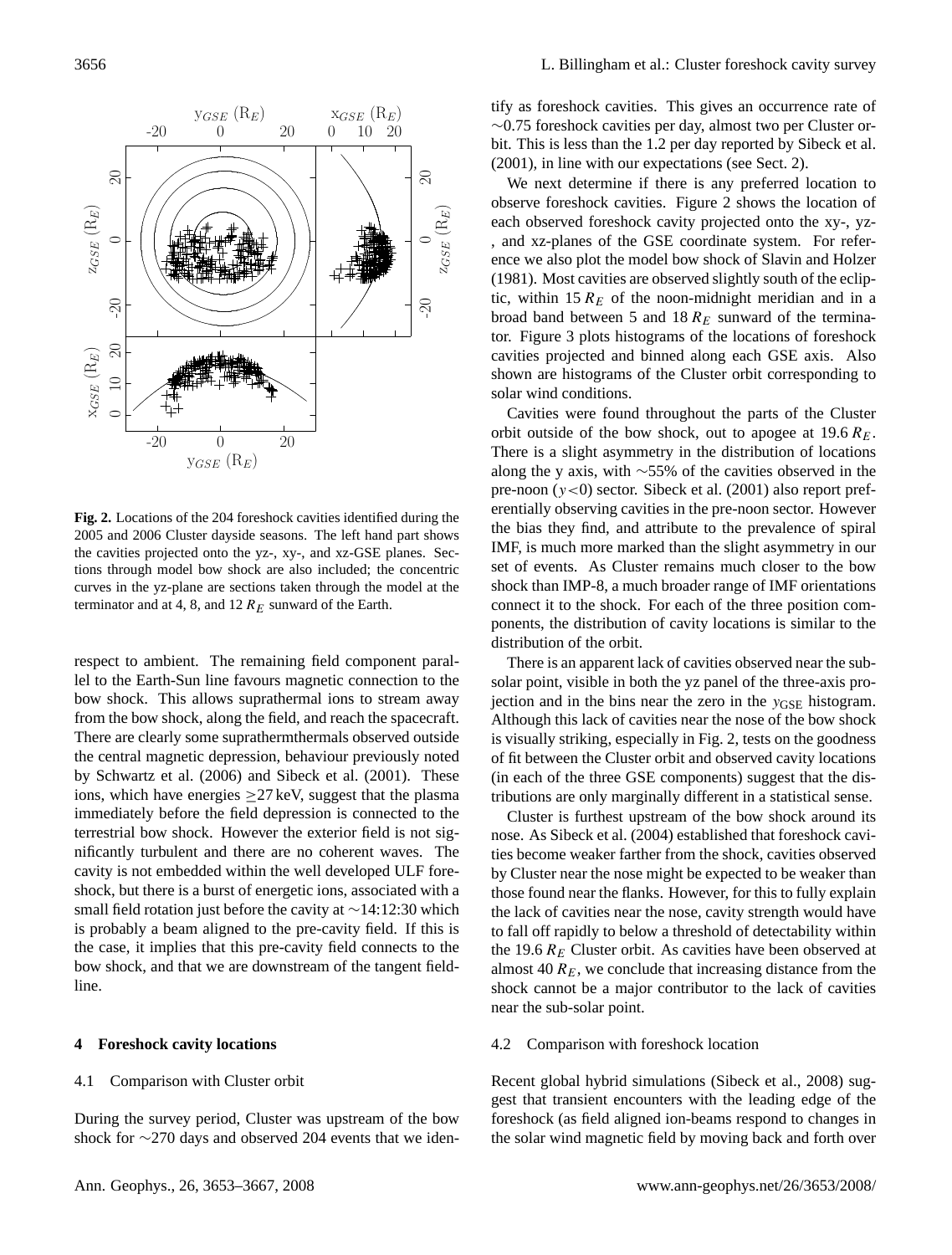

<span id="page-4-0"></span>Fig. 3. Histograms of care component, the distributions are similar, rotestic averages of the part of the part of the part of the part of the part of the part of the part of the part of the part of the part of the part of are observed outside the pre-noon ( $y_{GSE} \le 0$ ) bow shock than post dawn; this asymmetry is most likely due to the IMF assuming a spiral<br>orientation **Fig. 3.** Histograms of cavity locations projected onto each GSE axis along with hourly averages of the part of the Cluster orbit upstream of the bow shock. In each component, the distributions are similar. Foreshock cavities are observed throughout the Cluster orbit. More cavities orientation.

a spacecraft) may account for the foreshock cavity signatures observed in spacecraft time series.

Identification of foreshock cavities requires relatively quiescent background plasma conditions, like those often found in the unperturbed solar wind. Any cavity occurring within the fully developed ion foreshock could not be picked out as a discrete event. Thus, if cavities are transient encounters with the edge of the foreshock, it must move over the spacecraft in such a way as to leave relatively quiet conditions on either side; for example advancing over a spacecraft in the solar wind before retreating.

We have transformed our set of cavity observation points into a coordinate system organised by foreshock morphology, allowing the comparison of foreshock cavity locations with foreshock structures. The Solar Foreshock Coordinate (SFC) system was developed by [Greenstadt and Baum](#page-13-21) [\(1986\)](#page-13-21) to map the onset of ULF waves in the foreshock and has been used by [Meziane and d'Uston](#page-13-22) [\(1998\)](#page-13-22) to locate the edge of the intermediate ion foreshock.

Figure [4](#page-5-0) explains how foreshock observations are organised by the SFC system. A section is taken through the bow shock in a plane containing the IMF vector and the solar wind velocity. In this plane, an event may be located by the coordinates  $X_F$  and  $D_{BT}$ .  $D_{BT}$  is the distance along the tangent field line from the point of tangency to a point immediately upstream of the event.  $X_F$  is the distance, along the solar wind flow, from that point to the event. Shock-processed particles stream along the magnetic field, but also drift in the solar wind motional electric field; their trajectories form straight lines in SFC. Particles of a given energy can only access regions downstream of some bounding line. For energetic electrons this boundary is very near the tangent field line, slower ions would only be observed well Earthward of the tangent line.

Following [Greenstadt and Baum](#page-13-21) [\(1986\)](#page-13-21) and [Meziane and](#page-13-22) [d'Uston](#page-13-22) [\(1998\)](#page-13-22), we approximate the direction of the solar wind velocity as parallel to the Earth-Sun line. We take the best-fit model of [Slavin and Holzer](#page-13-20) [\(1981\)](#page-13-20) to approximate position of the bow shock, and use an average of the magnetic fields observed immediately before and after each foreshock cavity. Although the shock model captures the typical position of the bow shock averaged over many shock crossings, the error in the location of the shock for any given event is considerable, leading to scatter in plots of observed  $(D_{BT}, X_F)$ . As the [Slavin and Holzer](#page-13-20) [\(1981\)](#page-13-20) model is a hyperboloid, it is not a good fit to the bow shock shape at the flanks. Errors in shock location increase dramatically for large  $(D_{BT}, X_F)$ . Accounting for this, we removed foreshock cavities having  $X_F > 30 R_E$ , reducing our set of cavities from 204 to 145. Cavities observed with large  $X_F$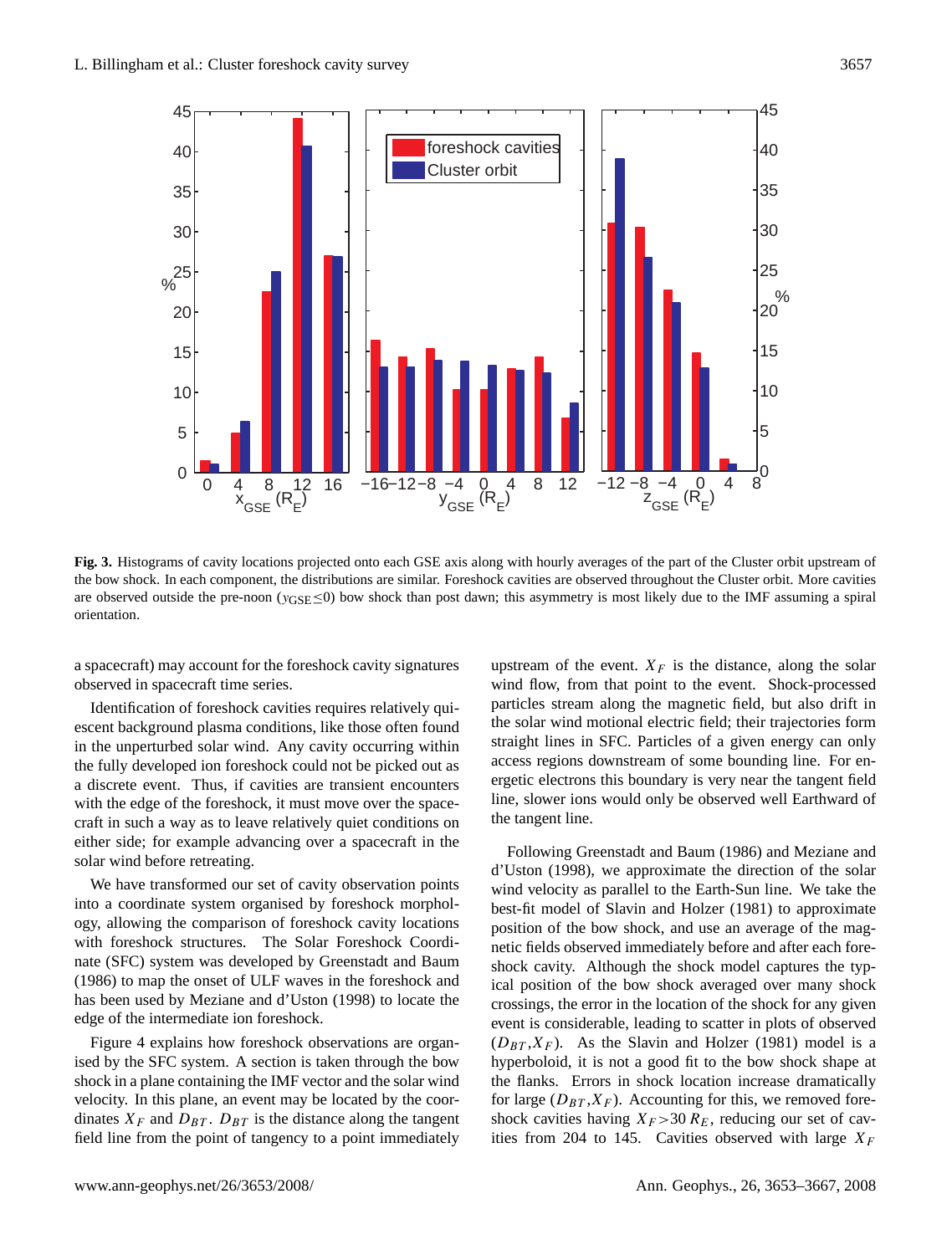

<span id="page-5-0"></span>**Fig. 4.** A section through the bow shock (marked BS) in a plane **Fig. 4.** A section through the bow shock (marked BS) in a plane containing the IMF vector and the solar wind flow  $(B_{SW}$  and  $v_{SW}$ ).  $D_{BT}$  is the distance along the tangent field line from the point of  $D_{BT}$  $\frac{1}{B}T$  is the distance along the distance along the distance along the observation point.  $X_F$  is the distance, in the direction of the solar wind flow, from that  $X_F$  is the distance, in the direction of the solar wind flow, from that  $u_r$  is the distance, in the direction of the solar wind flow, from that upstream point to the event location. In this plane, an event (here a foreshock cavity labelled FC) may be located by the coordinates a foreshock cavity labelled FC) may be located by the coordinates From DBT and DBT . It is one particle for particles of a given energy to possible for  $p_1$  and  $q_2$ a foreshock cavity habilitative in the boundary line coordinates  $X_F$  and  $D_{BT}$ . It is only possible for particles of a given energy to  $\Lambda_F$  and  $D_{BI}$ . It is omly possible for particles of a given energy to access regions downstream of the boundary line marked  $W(E)$  as

they are subjected to  $E \times B$  drift in the solar wind motional electric they are subjected to  $E \times B$  drift in the solar wind motional electric field (see [Schwartz et al.,](#page-13-23) [2000a\)](#page-13-23).  $W(\mathcal{E})$  is the upstream edge of the<br>the homogeneous This and other houndaries of the ion-foreshock ion beam foreshock. This and other boundaries of the ion-foreshock. for beam foreshock. This and other boundaries of the fon-foreshock<br>(e.g. the intermediate foreshock boundary of [Meziane and d'Uston,](#page-13-22) [1998,](#page-13-22) labelled INT) lie downstream of the tangent field line. are subjected to  $E \times B$  drift in the solar wind motional electric<br>field (see Septuative at al. 2000a).  $W(S)$  is the unstream edge of the  $\epsilon$ , the intermediate foreshock boundary of Meziane and dependence and dependence  $\epsilon$ 

distances correspond to those occurring under nearly radial IMF conditions. Over a quarter of our set of 204 cavities occur for cone angles of 35◦ or less. For low cone angle solar wind magnetic fields the intersection between field and the bow shock moves slowly along the shock surface allowing the long connection times discussed by [Schwartz et al.](#page-13-10) [\(2006\)](#page-13-10).

The orbit of the Cluster spacecraft imposes a selection effect in the SFC system. The orbit crosses bow shock relatively near the nose, but offset some distance from the subsolar point; this means that regions where  $X_F$  is large cannot be sampled under high IMF cone angle conditions.

Figure [5](#page-5-1) is a scatter plot of the location of each foreshock cavity in the SFC system. Thirty cavities were observed upstream of the nominal tangent field line; the plasma embedding these cavities is not connected to the nominal bow shock at all. If these cavities are encounters with the edge of the fully developed foreshock, this implies the edge must, on oc-



<span id="page-5-1"></span> $\mathbf{F}$   $\mathbf{F}$   $\mathbf{g}$   $\mathbf{g}$   $\mathbf{g}$   $\mathbf{g}$   $\mathbf{g}$   $\mathbf{g}$   $\mathbf{g}$   $\mathbf{g}$   $\mathbf{g}$   $\mathbf{g}$   $\mathbf{g}$   $\mathbf{g}$   $\mathbf{g}$   $\mathbf{g}$   $\mathbf{g}$   $\mathbf{g}$   $\mathbf{g}$   $\mathbf{g}$   $\mathbf{g}$   $\mathbf{g}$   $\mathbf{g}$   $\mathbf{g}$   $\mathbf{$ **Fig. 5.** Scatter plot of the location of foreshock cavities in the Solar Foreshock Coordinate system (see Fig. 4). Solid symbols show cavity observation locations. Events have been sorted by the cone angle between the IMF and the GSE x-axis; bins are indicated by colour. The  $X_F = 0$  line corresponds to the tangent field line. Events having  $X_F < 0$  were observed upstream of the field line tangentially intersecting the nominal bow shock. For other foreshock bound-aries, studies [\(Greenstadt et al.,](#page-13-1) [1968;](#page-13-1) [Meziane and d'Uston,](#page-13-22) [1998\)](#page-13-22) have not found a single line of demarcation that applies over a variety of upstream conditions. However, Fig. 6 compares the location of some foreshock cavities to appropriate foreshock boundary fits.<br>Note that the location of some foreshock boundary fits. Note that the upper-left region in these figures corresponds to positions deep within the ion foreshock, whilst the lower-right part maps to regions upstream of the foreshock.

casion, move at least  $\sim$ 5  $R_E$  sunward of its expected position.

A least squares fit to the cavity locations indicates there is an approximately linear correlation between  $X_F$  and  $D_{BT}$ . This is the same behaviour that would be expected for a set of ion foreshock boundary encounters, since the trajectory of a suprathermal backstreaming ion, accounting for  $E \times B$ advection, is a line in the SFC system (see the line labelled W in Fig. [4\)](#page-5-0).

There is a systematic variation in cavity locations with the cone angle  $(\theta_{BX} = \arccos(B_x/|B|))$  between the IMF vector and the Sun-Earth line. We bin our cavity observations by cone angle; each bin is 10° wide, with centres at  $\langle \theta_{BX} \rangle = \{35^\circ, 45^\circ, 55^\circ, 65^\circ, 75^\circ, 85^\circ\}$ , and contain 4, 53, 37, 22, 15, and 14 cavities respectively. These bins are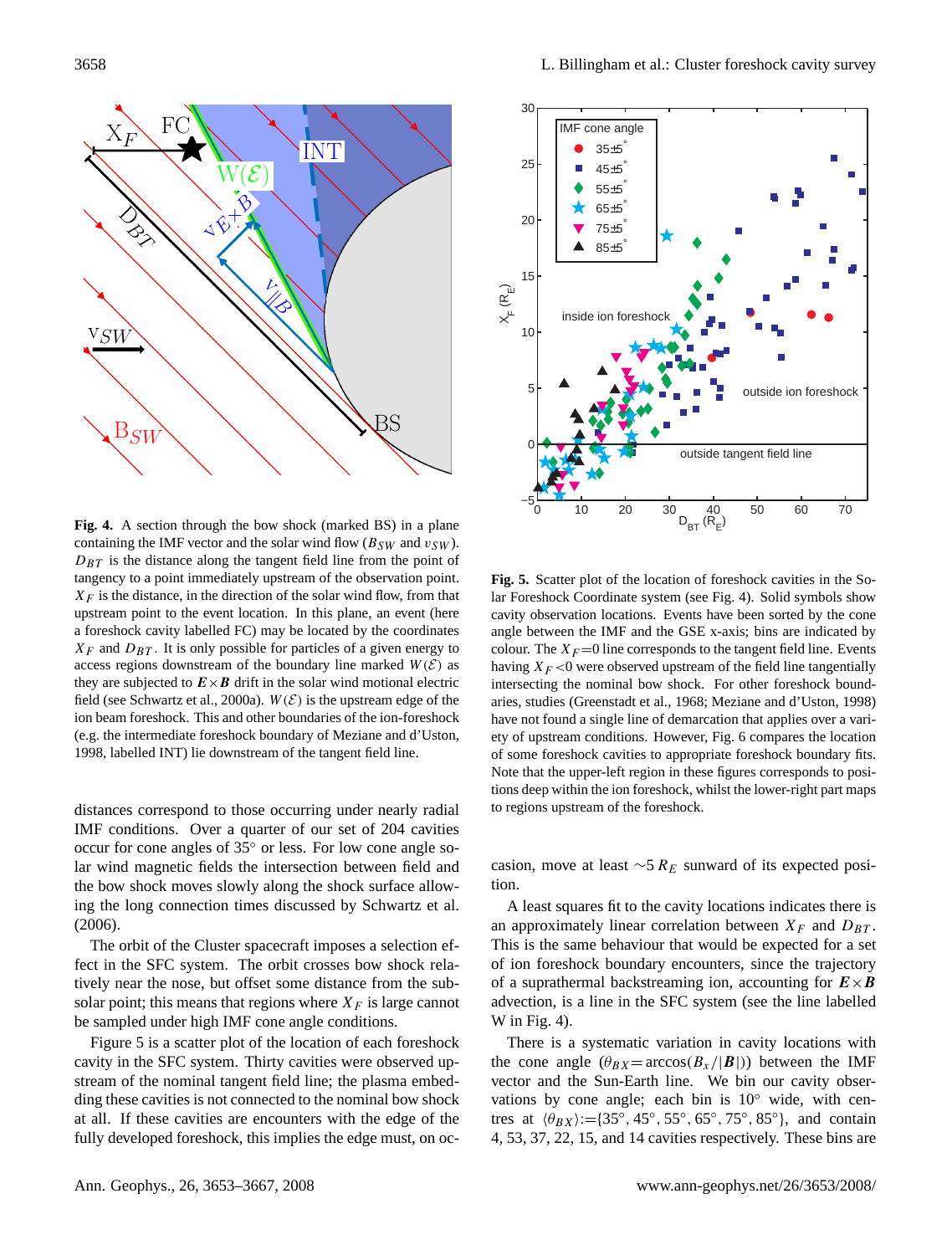the same as those employed by [Meziane and d'Uston](#page-13-22) [\(1998\)](#page-13-22) in their study of the upstream boundary of the intermediate ion foreshock boundary. Intermediate ion distributions are observed, along with ULF waves, some way downstream of the field aligned beams that mark the ion-foreshock's leading edge [\(Hoppe and Russell,](#page-13-24) [1983;](#page-13-24) [Eastwood et al.,](#page-13-25) [2005\)](#page-13-25). Figure [4](#page-5-0) shows a sketch of this edge in relation to other foreshock boundaries.

As IMF cone angle increases, foreshock cavities are observed further downstream of ion foreshock edge; this can be deduced from the steepening of gradient of the sets of points in Fig. [5](#page-5-1) with cone angle. This variation is more pronounced than, and in the opposite sense to, that reported for the intermediate ion foreshock boundary: see the lines for  $\theta_{Bx} = \{45^\circ, 75^\circ\}$  in Fig. [6](#page-6-0) below and in Table 1 of [Meziane](#page-13-22) [and d'Uston](#page-13-22) [\(1998\)](#page-13-22).

Figure [6](#page-6-0) directly compares the observed locations of foreshock cavities and reported fits to the intermediate ion foreshock for large and small IMF cone angles. In the low cone angle limit, we show cavities having  $\theta_{BX} = 45^\circ \pm 5^\circ$  and compare their positions to the upstream intermediate ion foreshock boundary published by [Meziane and d'Uston](#page-13-22) [\(1998\)](#page-13-22) for the same range of cone angles (although we observe some cavities with  $\theta_{BX}$ <40°, after imposing our  $X_F$ <30  $R_E$  criterion, they are too scarce for us to make meaningful comparisons with other studies). As IMF cone angle tends towards 90 $\degree$ ,  $\theta_{BX}$  bin occupancy drops again. Noting the similarity of the intermediate foreshock bounding lines for 75◦ and 85◦ (their gradients and intercepts are the same to within the reported errors), we conflate the foreshock cavity observations for our two highest cone angle bins; effectively rebinning them for  $\theta_{BX} = 80^\circ \pm 10^\circ$ .

In Fig. [6,](#page-6-0) for each cone angle bin, the region in which foreshock cavities are observed is systematically offset from the line of the expected intermediate ion foreshock boundary. This behaviour is different to that expected for a series of foreshock edge encounters, which would be scattered around the boundary line.

The region downstream of the intermediate ion foreshock edge is characterised by significant turbulence. The large magnetic and density fluctuations would tend mask the signatures of any foreshock cavities embedded in this region. As cavities would be difficult to distinguish from the background plasma, we might expect to observe cavities preferentially in quiescent regions, upstream of the intermediate ion foreshock. When the IMF cone angle is low  $(\theta_{BX} \sim 45^\circ)$  cavities are observed almost exclusively upstream of the nominal intermediate ion foreshock boundary. However, when the IMF cone angle is large ( $\theta_{BX} \ge 70^\circ$ ), foreshock cavities are found further downstream. The majority of these cavities lie downstream (above the lines in Fig. [6\)](#page-6-0) of the nominal intermediate ion foreshock, but were nevertheless identifiable as individual, transient, events against a comparatively undisturbed background plasma environment.



<span id="page-6-0"></span>**Fig. 6.** SFC scatter plot of foreshock cavities observed for IMF cone **Fig. 6.** SFC scatter plot of foreshock cavities observed for IMF cone angles  $80° \pm 10°$  (red triangles) and those observed for IMF cone an- $\frac{\text{m}}{\text{s}}$  gles  $45^\circ \pm 5^\circ$  (blue circles). The solid line indicates the intermediate ion foreshock boundary reported by [Meziane and d'Uston](#page-13-22) [\(1998\)](#page-13-22) for cone angles of  $45^\circ \pm 5^\circ$ , and the dashed line the same boundary for cone angles of  $75° ± 5°$ . The boundaries reported by [Meziane](#page-13-22) [and d'Uston](#page-13-22) [\(1998\)](#page-13-22) for cone angles of  $75^\circ$  and  $85^\circ$  are not significantly different (the gradients and intercepts of the linear fits are the same to within the errors reported). As relatively few foreshock  $\frac{1}{2}$  swities are observed for high cone angles, we employ wider hins bins. cavities are observed for high cone angles, we employ wider bins.

Figure [7](#page-7-0) illustrates how boundaries in the SFC system would map back to the more familiar GSE coordinates under the assumption of the magnetic field and the observation point being in the ecliptic plane. A schematic of the bow shock is drawn for two idealised upstream solar wind conditions. Blue/cyan lines correspond to an IMF cone angle of 45◦ and red/magenta lines to 80◦ , the solid lines tangent to the shock surface show the tangent field line. In both cases the solar wind bulk flow velocity and magnetic field are, by construction, in the xy GSE plane. Dashed lines correspond to the intermediate ion foreshock boundaries of [Meziane and d'Uston](#page-13-22) [\(1998\)](#page-13-22). Cyan and magenta lines are the fits to our foreshock cavity observations, they become thicker to indicate the ranges over which cavities were actually observed. In the  $\theta_{BX} = 45^\circ$  case, cavities are observed near to and duskward of the tangent line, but well separated from intermediate ion foreshock line and sunward of it. At 80◦ cone angle, the intermediate foreshock and cavities are less well separated, and cavities are observed both sides of the tangent line. Some cavities are observed around  $5 R_E$  upstream of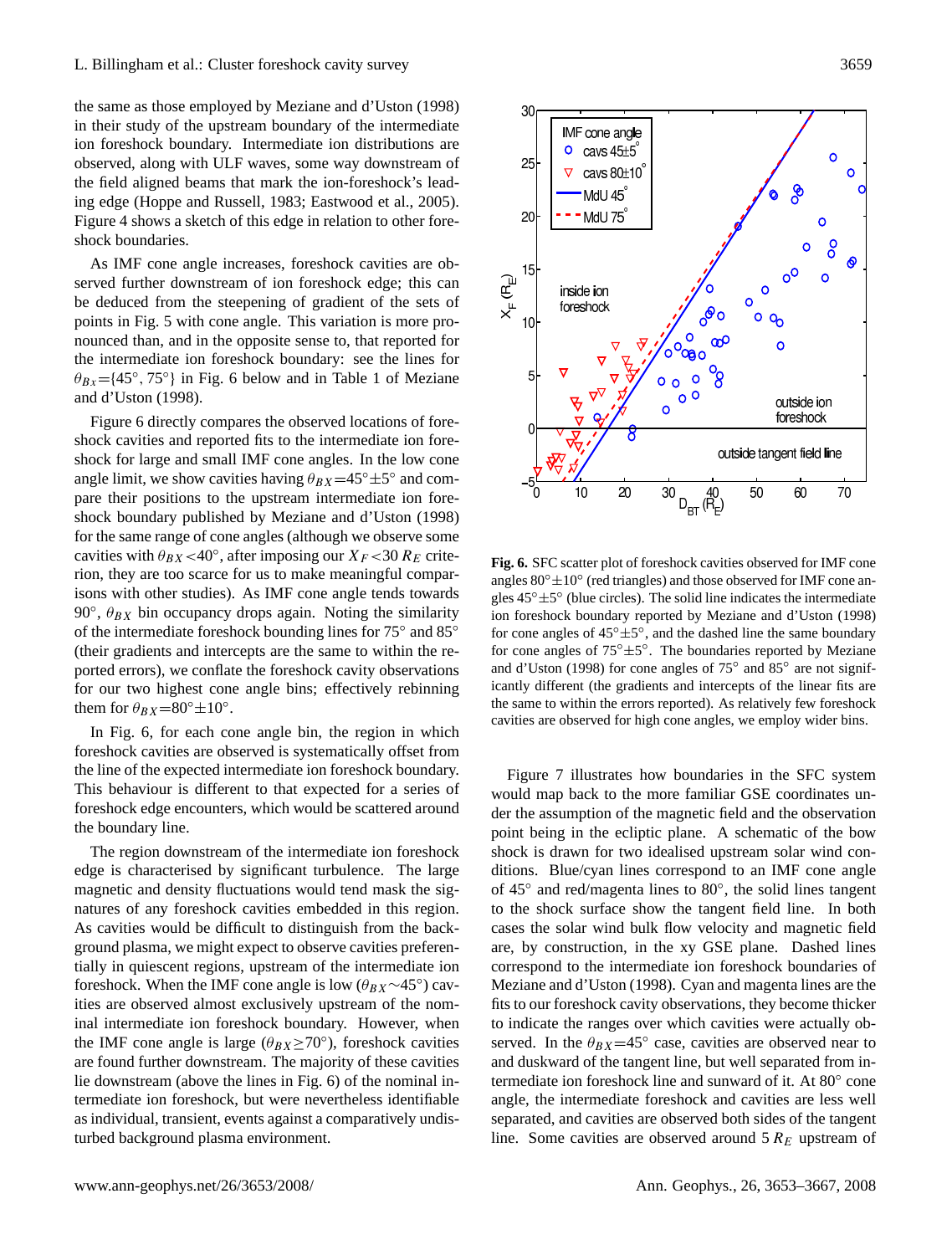

<span id="page-7-0"></span>**Fig. 7.** An illustration of how the boundaries found in Solar Fore-**Fig. 7.** An illustration of how the boundaries found in Solar Fore-shock Coordinates (see Fig. [6\)](#page-6-0) would map to the Geocentric Solar Ecliptic system if all observations and the solar wind magnetic field Ecliptic system if all observations and the solar wind magnetic field were constrained to the ecliptic plane. This schematic shows a sec-were constrained to the ecliptic plane. This schematic shows a secthe constrained to the conput plane. This sendmate shows a see tion through the bow shock in the xy GSE plane for high and low IMF cone angles (by construction this plane contains the solar wind bulk flow velocity and the IMF). Solid blue and red lines indicate the position of the tangent field line for IMF cone angles of 45° and 80° (labelled B45 and B80). Dashed lines (MdU45 and MdU80) show the fits, reported by Meziane and d'Uston [\(1998\)](#page-13-22), to the intermediate ion foreshock boundary. Magenta/cyan lines (FC45 and FC80) show linear fits to the locations of observed foreshock cavities; these lines thicken to indicate the regions in which cavities were actually found.

the point where the tangent field intersects the shock. If these cavities are transient encounters with the foreshock edge, the bow shock must somehow be displaced  $\sim$ 5 R<sub>E</sub> from its nominal position. The systematic change in cavity location with cone angle is, again (see Fig. [6\)](#page-6-0) apparent; at  $\theta_{BX}$ =45° cavities are observed sunward of the nominal intermediate foreshock, but at  $\theta_{BX} = 80^\circ$  they are seen anti-sunward of it.

For cone angles of 45◦ foreshock cavities are not observed collocated with the intermediate foreshock edge. However, the cavity observations lie between the intermediate ion foreshock and the tangent line. This suggests foreshock cavities may be transient encounters with the Field Aligned Beam foreshock region. Lines of constant energy (such as  $W(\mathcal{E})$  in Fig. 4) are straight lines in Solar Foreshock Coordinates. The gradient of a line in SFC corresponds to a particular energy at a given cone angle:

$$
\frac{D_{BT}}{X_F} = \frac{v_{\parallel \text{beam}}}{v_{SW}} + \cos \theta_{BX} \tag{1}
$$

where  $D_{BT}$  and  $X_F$  are the abscissa and ordinate in SFC,  $v_{\parallel}$  beam is the beam speed parallel to the magnetic field,  $v_{SW}$ is in incident solar wind speed, and  $\theta_{BX}$  is the IMF cone angle. For the foreshock cavities observed at  $\theta_{BX} = 45^\circ$ ,  $v_{\parallel \text{beam}} \approx 1.8v_{SW}$ , this moderate energy is consistent with the  $\sim$ 1 keV e<sup>-1</sup> beam energy typical of a field aligned beam (e.g. [Fuselier,](#page-13-26) [1994\)](#page-13-26). However, this energy is small compared to the  $\geq$ 27 keV ions observed by RAPID inside each foreshock cavity. Additionally, the the line in Fig. [7](#page-7-0) for cavities with  $\theta_{BX}$ =45°, although downstream of the tangent field line, does not intersect the nominal bow shock surface. Foreshock cavities therefore cannot correspond to steady-state field aligned beams.

Foreshock cavities at typical 45◦ cone angles are not found colocated with the intermediate ion foreshock edge, although the gradient of their locations in Solar Foreshock Coordinates can be associated with a modest constant beam speed. These cavities do not appear to be Field Aligned Beams of ions simply reflected from the bow shock. There is a systematic variation in foreshock cavity location with IMF cone angle. At low cone angles events are found downstream of the nominal intermediate ion foreshock whilst cavities observed at high cone angles are upstream of that boundary; a significant fraction of high cone angle cavities are upstream of the tangent field line.

## **5 Cavity surroundings**

#### 5.1 Comparison to average solar wind

Our next step is to compare the solar wind in which foreshock cavities are embedded to the ambient solar wind observed by Cluster during the survey period. The distributions of ambient IMF field strength, thermal ion density, bulk flow speed, and Alfvén Mach number for each of our 204 foreshock cavities are presented in the top row of Fig. [8.](#page-8-0) The first row shows that cavities occur in solar wind with moderate field strengths and low densities. The velocity distribution is almost flat between  $300-700$  km s<sup>-1</sup>.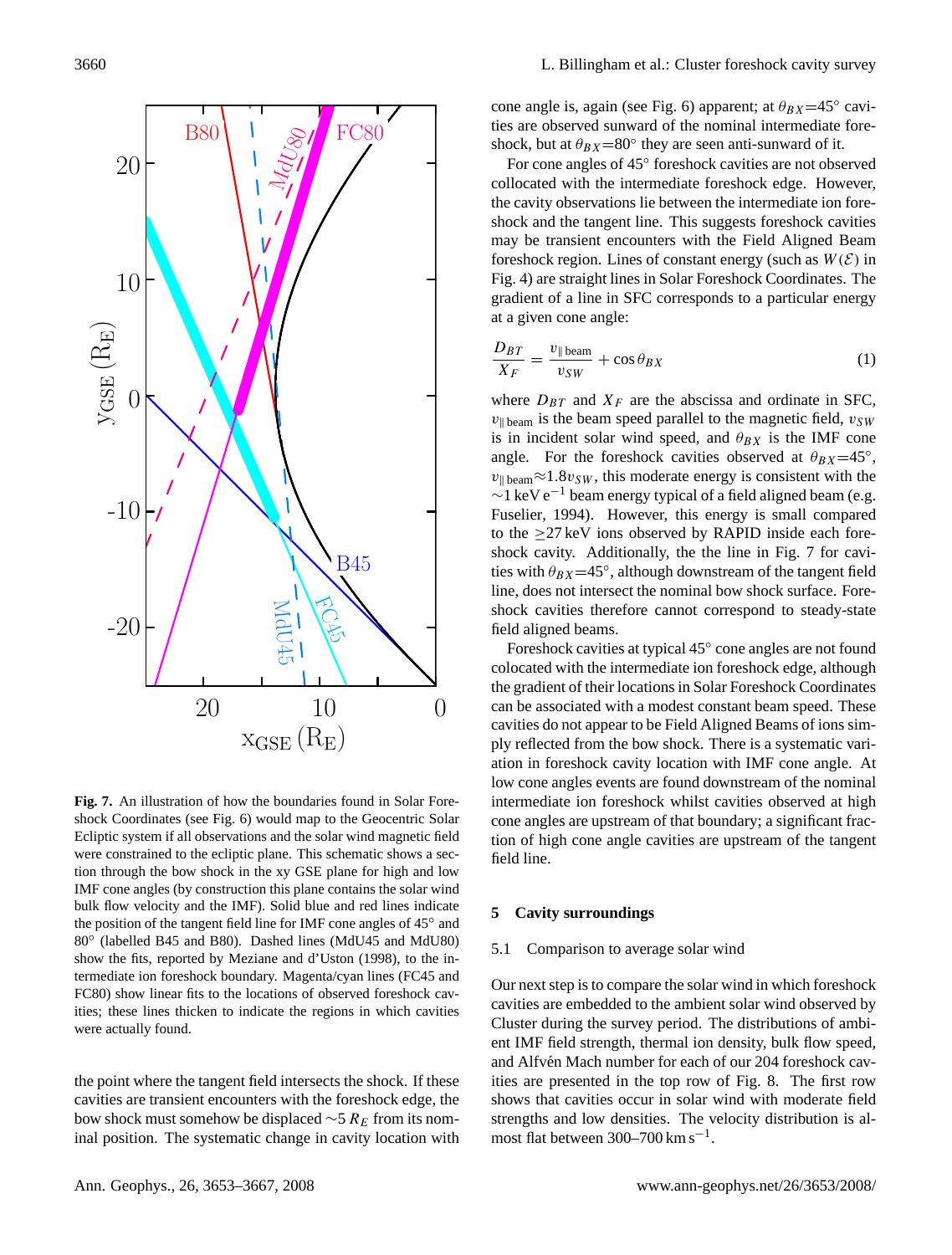

<span id="page-8-0"></span>Fig. 8. Distributions of (in columns left to right): magnetic field magnitude, thermal ion density, bulk flow speed, and Alfvén Mach number, patterns for the cavities normalised by those for the solar wind parameters. Hourly averaging for solar wind parameters suppresses the tails of their distributions in comparison to the distributions of the  $\sim$ two-minute averages taken of cavity surroundings. This can lead to very high bin occupancy in the tails of the distributions when taking ratios. Affected bins have been suppressed to better illustrate the main results. Deleted bins are marked NA in the bottom row. for (rows top to bottom): the foreshock cavities surveyed in this paper, hourly averages of solar wind during the survey period, occurrence

For comparison, the middle row of Fig. [8](#page-8-0) plots histograms of hourly averages of the same parameters for the whole of Cluster dayside seasons 2005 and 2006. The magnetic field strength and density distributions generally resemble those for foreshock cavities. The bulk flow speed distribution for the hourly averages indicates that Cluster mostly encounters rather slow solar wind, with the number of hours spent measuring a given bulk flow dropping off rapidly for speeds faster than 400 km s−<sup>1</sup> . The distribution is not bimodal as might be expected from a simple picture of separate fast and slow solar wind streams.

The bottom row of Fig. [8](#page-8-0) shows the number of foreshock cavities per bin, normalised by the number of hourly averages in that same bin. These normalised occurrence patterns indicate some preference for cavities to occur in moderate magnetic field strength solar wind streams. The low density peak is greatly reduced by normalisation, leaving the density occurrence distribution almost flat. The most striking tendency is for foreshock cavities to occur preferentially in high-speed solar wind, although care must be taken in the interpretation of the highest speed bins as division by the small number of solar wind intervals observed in this high speed tail may exaggerate their occupancy levels.

The preference for cavity occurrence in high speed solar wind is not, however, reflected in cavity occurrence normalised for Alfvén Mach number, which shows a broad peak at relatively low Mach numbers.

In the local hybrid simulation of [Thomas and Brecht](#page-14-1) [\(1988\)](#page-14-1), an ion beam propagating against a model solar wind is found to excavate a cavity only for Alfvén Mach numbers above 2. Cavity occurrence normalised be solar wind Mach number drops markedly for  $M<sub>A</sub> < 5$  as might be expected if there existed a threshold Mach number below which cavities could not form; however we do observe a single cavity embedded in solar wind having  $M_A < 2$ , the threshold found by [Thomas and Brecht](#page-14-1) [\(1988\)](#page-14-1). In any case, as shown in the central panel of the right-hand column in the Fig. [8,](#page-8-0) Cluster rarely encounters solar wind with such low Mach numbers;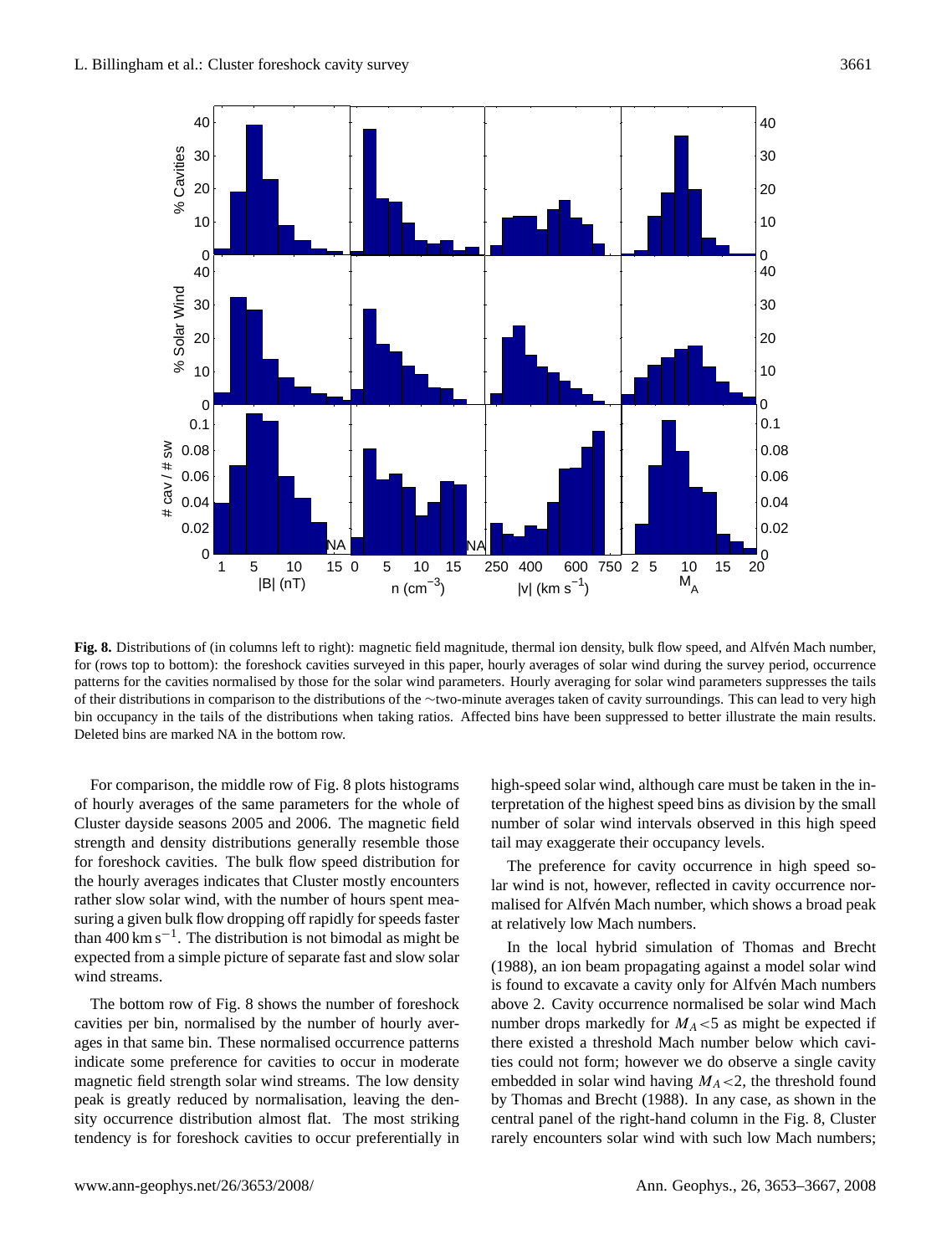

magnetic field magnitude, GSE field components, field direction, Alfvén Mach number, CIS bulk flow speed, and CIS thermal ion density. Apart from field rotation and components, changes in each parameter have been normalised by the ambient values. **Fig. 9.** Histograms of the differences between plasma conditions before and after observing foreshock cavities (clockwise from top left):

<span id="page-9-0"></span>and this region of parameter space is not well explored. The tendency for fast solar wind streams to be relatively low density (e.g. [Bruno and Carbone,](#page-12-1) [2005;](#page-12-1) [Schwenn,](#page-13-27) [1990\)](#page-13-27) tends to mask the solar wind speed dependence of cavity occurrence in the Mach number data.

It has been suggested that foreshock cavity suprathermal particles may have been accelerated from the bow shock in accordance with the Fermi model, mirroring from scattering centres which are approaching one another. The efficiency of the process depends only on the approach speed of the scattering centres, so long as the bow shock is supercritical and ion reflection at the shock significant. If the downstream scattering centres are relatively static near the shock, and the upstream scatterers are solar wind inhomogeneities, the acceleration will be more efficient in higher speed solar wind (see e.g. [Scholer,](#page-13-28) [1985\)](#page-13-28). The Mach number dependence would be seen only in the form of a threshold above which the shock is supercritical.

## 5.2 Change in plasma parameters across foreshock cavities

Previous studies of individual foreshock cavities have reported that (unlike Hot Flow Anomalies) there need not be a significant discontinuity from one side of a cavity to the other (e.g. [Sibeck et al.,](#page-13-11) [2004;](#page-13-11) [Schwartz et al.,](#page-13-10) [2006\)](#page-13-10). However, no detailed, quantitative study of the change in magnetic field direction (and other plasma properties) across a large set of foreshock cavities has been reported.

In this section we investigate the change in plasma properties across foreshock cavities. Figure [9](#page-9-0) presents histograms of the differences between intervals immediately before and after each foreshock cavity; all except the field rotation and components have been normalised to the greater of two measured values. The field rotation, top right panel, was tested against a null hypothesis. A zero-degree-mean gaussian distribution, with variance equivalent to measuring a 5 nT field to  $\pm 0.5$  nT precision, was "folded" around zero. No statistically significant difference was found in the field directions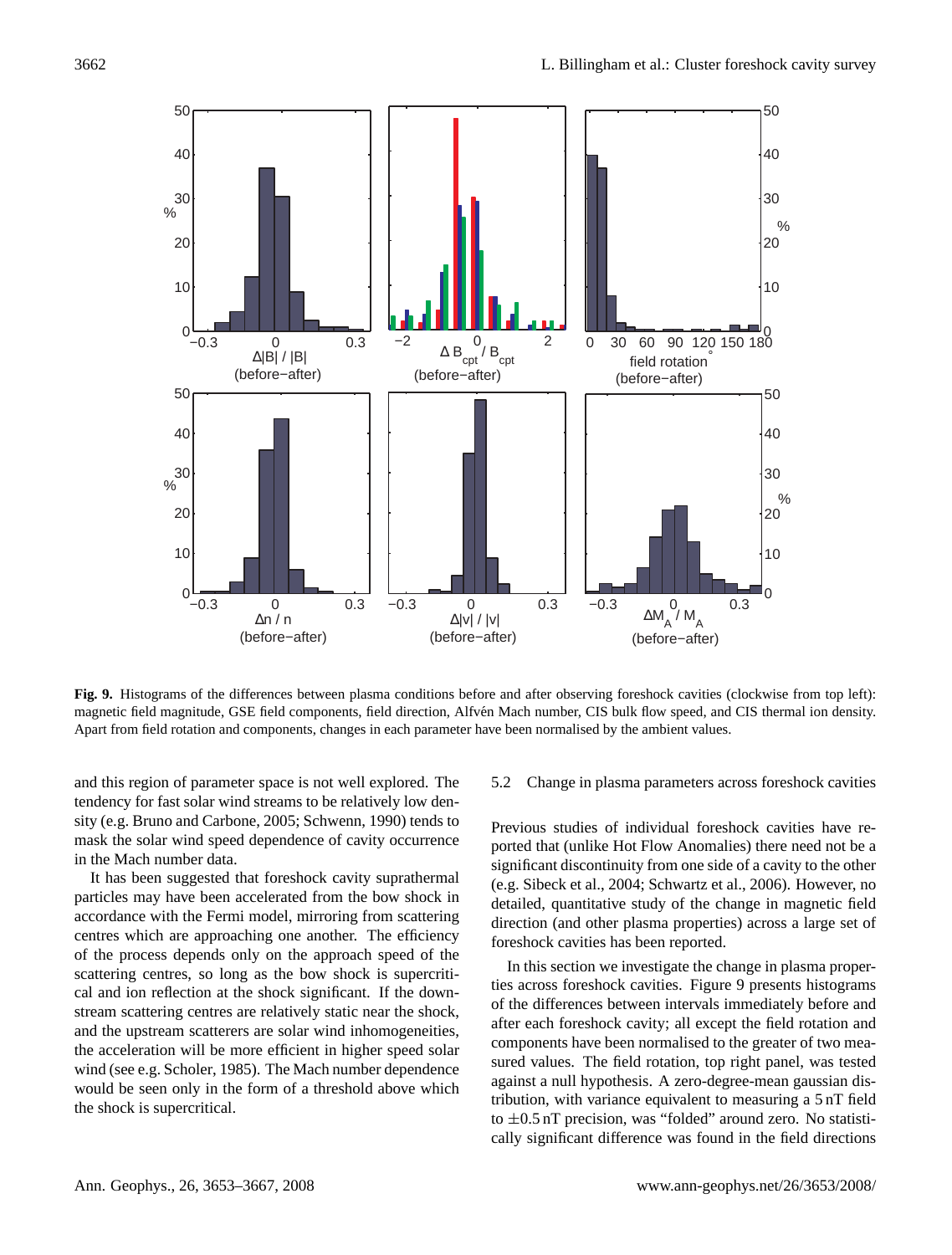measured immediately before and after foreshock cavities. Similarly, there is no significant difference between the distribution of the change in field magnitude over foreshock cavities and a null hypothesis distribution based on measuring the same underlying field strength with small fluctuations superposed on it. The change in magnetic field over foreshock cavities fails to satisfy conventional criteria for identifying discontinuities (e.g.  $|\Delta \mathbf{B}|/|\mathbf{B}| \ge 0.5$ ; see [Tsurutani and](#page-14-5) [Smith,](#page-14-5) [1979;](#page-14-5) [Neugebauer and Alexander,](#page-13-29) [1991;](#page-13-29) [Neugebauer](#page-13-30) [et al.,](#page-13-30) [1984\)](#page-13-30). Unlike Hot Flow Anomalies, foreshock cavities do not form in association with global solar wind discontinuities.

Histograms of the changes in bulk plasma density and speed from before to after cavities are plotted in the bottomleft and bottom-centre panels of Fig. [9.](#page-9-0) Null hypothesis distributions were constructed based on the differences between two samples taken of the same plasma with a small statistical noise. The density and flow speed changes over foreshock cavities were found not to be statistically significant.

There are clearly discontinuities between the plasma in which a foreshock cavity is embedded and the cavity interior; most obviously in the magnetic field data. However, the field and thermal ion parameters return, after a cavity encounter, to essentially their pre-event values. Therefore we conclude that, unlike HFAs, foreshock cavities are not excavated along a global boundary between two distinct plasma populations.

#### **6 Cavity interiors**

We define the duration of a foreshock cavity as the time between spacecraft encounters with each edge of the magnetic field depression; a histogram of these durations is presented in Fig. [10.](#page-10-0) Although, some events exceed four minutes, durations of 90–180 s are more typical. These values are consistent with those, timed between the bounding magnetic field strength increases, reported by [Sibeck et al.](#page-13-14) [\(2001\)](#page-13-14). Such foreshock cavity durations correspond to a typical width of  $\sim$ 8 R<sub>E</sub> (assuming the spacecraft traverses the centre of a cavity which is convecting in the solar wind). This, at  $\sim$ 200 c/ $\omega_{pi}$ , is around three times the width of the cavities in [Thomas and Brecht](#page-14-1) [\(1988\)](#page-14-1)'s cavity model, but is in good agreement with the ∼9  $R_E$  width of the magnetic depletion region found in the [Skadron et al.](#page-13-4) [\(1986\)](#page-13-4) foreshock model. The width of the initial beam in these simulations, along with the time allowed for the events to evolve, control the width of the depletion regions presented.

Next, we investigate the differences between the plasma parameters observed inside foreshock cavities and those in the surrounding solar wind. Figure [11](#page-11-0) presents histograms of the differences, in the magnetic field and the thermal ion population, between the interiors of foreshock cavities and the exterior solar wind plasma within which they are embedded. Parameters other than field rotation and field component changes have been normalised by the average values



<span id="page-10-0"></span>**Fig. 10.** Histogram of the durations of foreshock cavities. Timings **Fig. 10.** Histogram of the durations of foreshock cavities. Timings were taken from the edges of the magnetic field depressions. were taken from the edges of the magnetic field depressions.

on either side of each cavity. The depressed magnetic field strengths and densities characteristic of cavity interiors can be seen in the top-left and bottom-left panels. On average, the magnetic field inside a cavity is 2.1 nT lower than that outside, and the density decreases by 2.4 cm−<sup>3</sup> . For both parameters, these decreases correspond to interior values ∼0.6 of those found outside; this value agrees well with the normalised cavity depth in the [Thomas and Brecht](#page-14-1) [\(1988\)](#page-14-1) simulation. Given the decrease in cavity depth with distance from the bow shock reported by [Sibeck et al.](#page-13-11) [\(2004\)](#page-13-11), our results are consistent with interior field strengths being 70% to 90% of ambient for the cavities seen by [Sibeck et al.](#page-13-14) [\(2001\)](#page-13-14) at the IMP-8 orbit. However the field variations we observe do not quite reach the factor of ∼3 reported by some previous case studies (e.g. [Sibeck et al.,](#page-13-15) [1989\)](#page-13-15).

The top right panel of Fig. [11](#page-11-0) shows the distribution of the angle between the magnetic field observed inside foreshock cavities and the surrounding field. The average field changes direction by 45◦ , but the distribution is skewed toward larger rotations and has a large variance as a consequence of the noisy conditions typical inside foreshock cavities. The upper central panel of Fig. [11](#page-11-0) shows the change in each of the components of the magnetic field in GSE coordinates. The distributions are similar in each direction, nearly symmetric about a peak near zero. Although there is significant change in the field direction from outside to inside most cavities, the change does not appear to occur with any preferred sense/direction.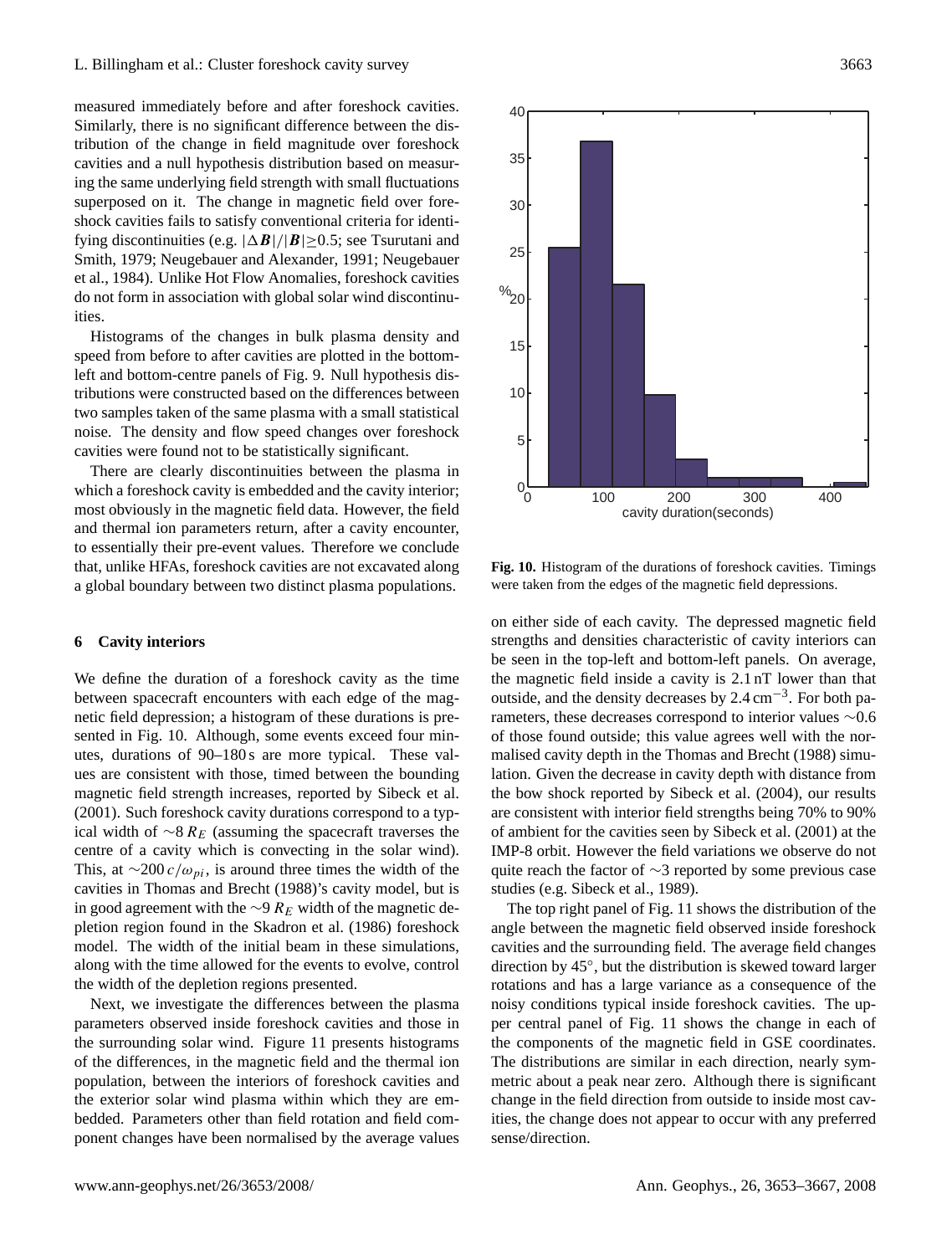



magnetic field magnitude, GSE field components, field direction, Alfvén Mach number, CIS bulk flow speed, and CIS thermal ion density. Apart from field rotation and components, changes in each parameter have been normalised by the ambient values. **Fig. 11.** Histograms of the differences between foreshock cavity centres and the surrounding plasma conditions in (clockwise from top left):

<span id="page-11-0"></span>The lower centre panel of Fig. [11](#page-11-0) presents a histogram of the differences in bulk flow speed between the interiors and environs of foreshock cavities. Flow speed may either increase or decrease with a slight bias in favour of slower values inside cavities. In all but 3 cases, deviations are less than 10% of the ambient solar wind speed; events with a greater than 20% speed change were excluded from the survey as probable HFAs.

The distribution of the change in Alfvén Mach number is shown in the lower right panel of Fig. [11.](#page-11-0) It is peaked near zero, with a substantial tail to the side of increasing Mach number: the magnetic field depletion dominates over the density decrease and any change in flow speed. However a small number of cavity interiors are at lower Mach numbers than their surroundings.

In summary the interiors of foreshock cavities have magnetic fields and thermal ion densities that are ∼60% of those outside, the depletions move over the spacecraft in  $\sim$ 100 s. The interior magnetic field makes a large (typically 45°) angle to the surrounding field. The bulk flow speed of the thermal ion population tends to be a little slower than that in the ambient solar wind; however this speed perturbation is much less than that found in Hot Flow Anomalies.

# **7 Discussion**

If foreshock cavities were encounters with a boundary of the global foreshock, their locations should be scattered around the mean location of that boundary. Cavity observations at low and high cone angles are statistically separated from the nominal intermediate foreshock edge. Linear fits to locations of these cavities do not intersect the nominal bow shock surface as would be expected for transient encounters with the field aligned beam region.

We observe cavities in systematically different locations depending on the cone angle between the IMF and the Earth-Sun line. At low cone angles, cavities are found embedded in plasma upstream of the intermediate ion/ULF foreshock. As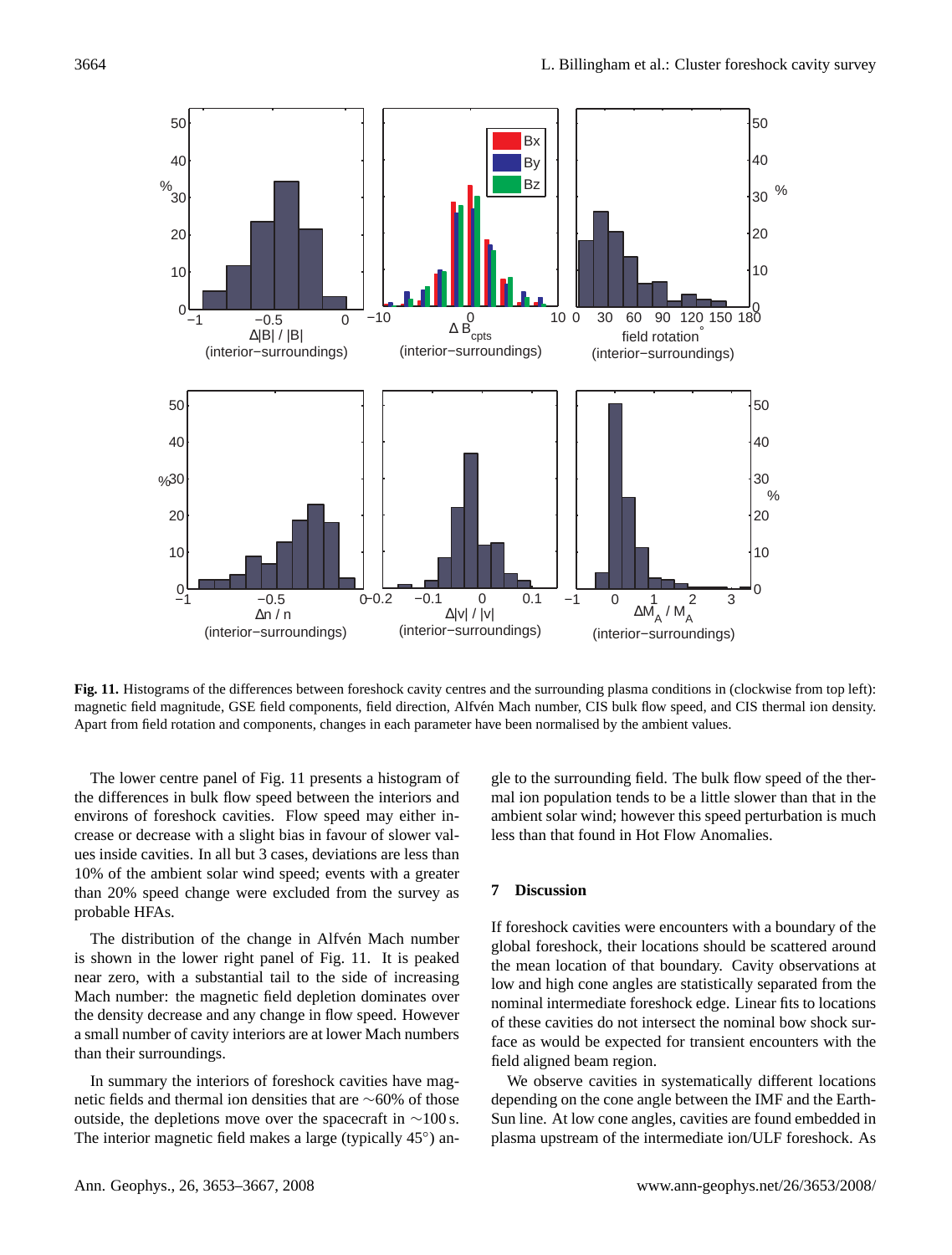cavities can only be distinguished against a relatively quiescent background, we expect to preferentially select upstream events. However, cavities observed at high cone angles are located downstream of the nominal boundary of the intermediate ion foreshock. Yet, these cavities, in order to be identified, must have been embedded within relatively quiescent plasma; not the highly disturbed conditions expected downstream of the intermediate ion foreshock. There may be a selection effect due to the Cluster orbit being shock grazing, whilst the orbit of the IMP-8 spacecraft used for the intermediate ion foreshock survey was much further from the shock. There may also be some geometric effect due to the limited spatial extent of the global foreshock at high cone angles, when compared to the low cone angle foreshock.

Transient connection to the bow shock by an isolated ("rogue") bundle of magnetic flux, which points in a different direction to the field in the plasma surrounding it, is the simplest way to explain foreshock cavities seen upstream of the foreshock. These events cannot easily be explained by brief encounters with the global foreshock as it advances and retreats. However, we cannot conclusively rule out this possibility for all cavities, especially those observed at low cone angles. The low cone angle events are observed to occur well separated from the nominal intermediate ion foreshock edge, and they do not appear to be simply encounters with field aligned beams as fits to their locations do not intersect the nominal bow shock surface.

We observe few cavities at low Alfvén Mach numbers. and only a single event occurs below the  $M_A=2$  threshold found in the simulations of [Thomas and Brecht](#page-14-1) [\(1988\)](#page-14-1). However, Cluster does not encounter low Mach number solar wind sufficiently often for us to draw any firm conclusions.

#### **8 Conclusions**

We have presented the results of a survey of foreshock cavities observed upstream of, but proximal to, the Earth's bow shock. These results, in the main, serve to confirm previously reported work on individual foreshock cavities and, the findings of a previous survey. The events are seen throughout those parts of the Cluster orbit that lay outside the shock. Cavities typically have durations in the range of 90 s to three minutes. The central density and magnetic field strength are depleted to around half of their ambient values. These values agree with the results of the Cluster case study of [Schwartz](#page-13-10) [et al.](#page-13-10) [\(2006\)](#page-13-10) and with the previous results of [Sibeck et al.](#page-13-14) [\(2001\)](#page-13-14) and [Sibeck et al.](#page-13-11) [\(2004\)](#page-13-11) who found weak foreshock cavities in observations taken farther upstream of the bow shock and that event amplitude decreased with radial distance from the shock.

We find a marked tendency for foreshock cavities to occur in high speed solar wind; this finding confirms the result of [Sibeck et al.](#page-13-14) [\(2001\)](#page-13-14). There is also evidence of preferential cavity occurrence in solar wind streams with low densities and moderate magnetic field strengths. Solar wind streams with such parameters are generally associated with wind originating from coronal holes.

The finding from individual events that there need not be a large magnetic field or velocity shear from before to after the passage of a foreshock cavity is confirmed statistically. Indeed the average change in plasma parameters over a cavity is at the level of the differences between two measurements of pristine solar wind taken minutes apart.

Several questions about the origin and nature of foreshock cavities remain to be answered. With no obvious triggering event (for instance the interplanetary tangential discontinuities that generate Hot Flow Anomalies), it is difficult to estimate the total occurrence rate of foreshock cavities and hence, their aggregate impact on the dynamics of the magnetosphere.

We have not been able to definitively discriminate between the model of cavity formation on a isolated shock connected bundle of solar wind magnetic field and the description of cavities as transient encounters with the moving contiguous foreshock. It would, however, be difficult for the transient encounter model to reproduce the cavity locations we observe at high IMF cone angles.

Presently, there is no convincing explanation for the change in cavity location (with respect to the intermediate ion foreshock) with cone angle. Case studies should focus on exposing, in detail, the context of a foreshock cavity, and examining its position with respect to local foreshock encounters and bow shock crossings. Multi-spacecraft (perhaps multi-mission) studies should be able to employ an upstream monitor close that remains close to the site of a foreshock cavity without actually observing it and will then be able to observe any pre-existing 'rogue' field bundle in the upstream solar wind.

*Acknowledgements.* The authors would like to thank the FGM (PIs: A. Balogh/E. Lucek), and CIS (PIs: H. Rème/I. Dandouras), and RAPID (PI: P. Daly) instrument teams, and the teams responsible for the Queen Mary Science Analysis System, and the Cluster Science Data System. We acknowledge the support of the Royal Astronomical Society and the UK Institute of Physics C R Barber fund. This work is supported by UK STFC through the award of a studentship to LB and research grants to Imperial College London.

Topical Editor R. Nakamura thanks K. Meziane, G. Paschmann, and another anonymous referee for their help in evaluating this paper.

## **References**

- <span id="page-12-0"></span>Balogh, A., Carr, C. M., Acuña, M. H., et al.: The Cluster Magnetic Field Investigation: overview of in-flight performance and initial results, Ann. Geophys., 19, 1207–1217, 2001, [http://www.ann-geophys.net/19/1207/2001/.](http://www.ann-geophys.net/19/1207/2001/)
- <span id="page-12-1"></span>Bruno, R. and Carbone, V.: The Solar Wind as a Turbulence Laboratory, Living Reviews in Solar Physics, 2, [http://www.](http://www.livingreviews.org/lrsp-2005-4) [livingreviews.org/lrsp-2005-4,](http://www.livingreviews.org/lrsp-2005-4) 2005.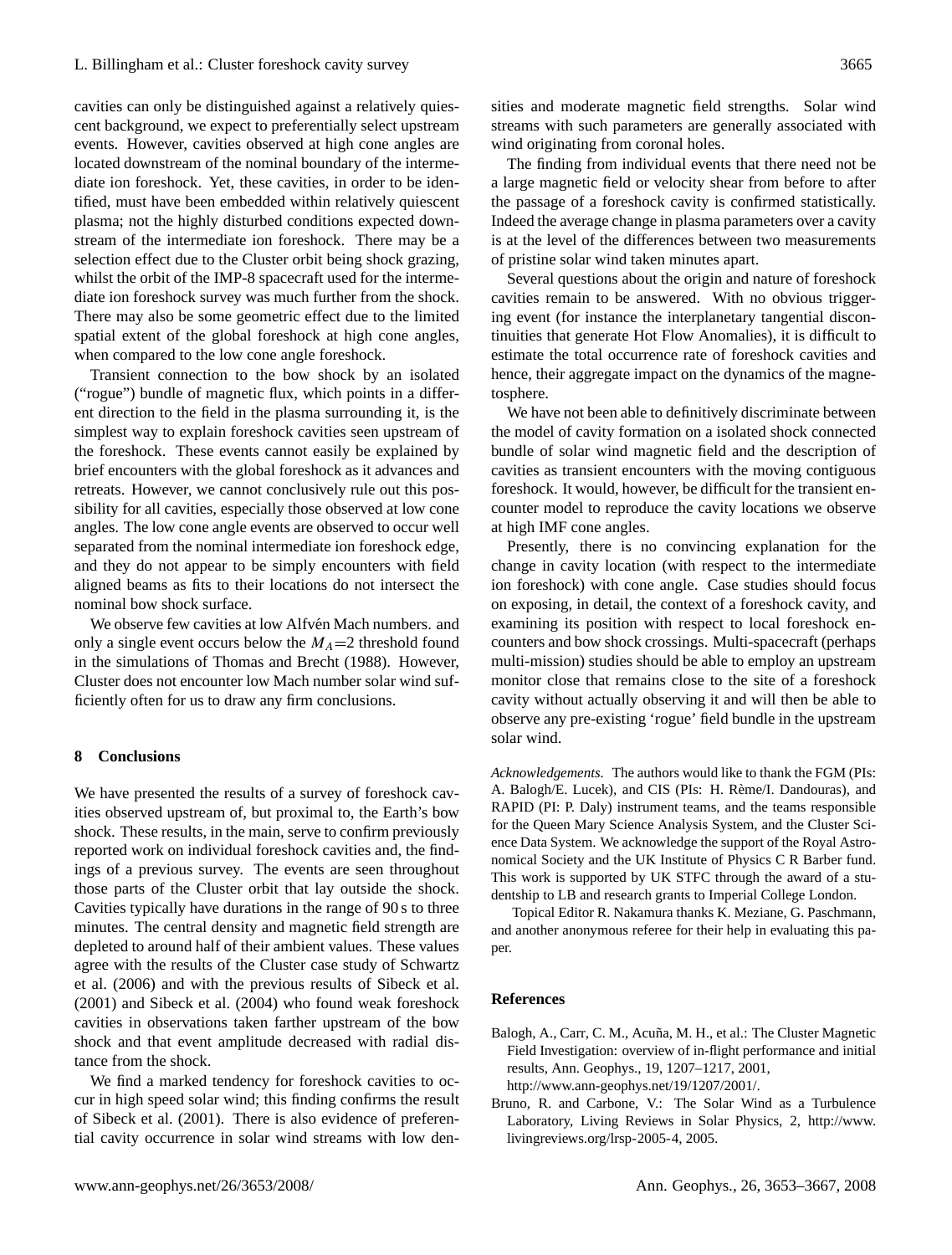- <span id="page-13-25"></span>Eastwood, J. P., Lucek, E. A., Mazelle, C., Meziane, K., Narita, Y., Pickett, J., and Treumann, R. A.: The Foreshock, Space Sci. Rev., 118, 41–94, doi:10.1007/s11214-005-3824-3, 2005.
- <span id="page-13-0"></span>Edmiston, J. P., Kennel, C. F., and Eichler, D.: Escape of heated ions upstream of quasi-parallel shocks, Geophys. Res. Lett., 9, 531–534, 1982.
- <span id="page-13-2"></span>Fairfield, D. H.: Bow shock associated waves observed in the far upstream interplanetary medium., J. Geophys. Res., 74, 3541– 3553, 1969.
- <span id="page-13-8"></span>Fairfield, D. H., Baumjohann, W., Paschmann, G., Luehr, H., and Sibeck, D. G.: Upstream pressure variations associated with the bow shock and their effects on the magnetosphere, J. Geophys. Res., 95, 3773–3786, 1990.
- <span id="page-13-26"></span>Fuselier, S. A.: Suprathermal Ions Upstream and Downstream From the Earth's Bow Shock, in: Solar Wind Sources of Magnetospheric Ultra-Low-Frequency Waves, edited by: Engebretson, M. J., Takahashi, K., and Scholer, M., 107 pp., 1994.
- <span id="page-13-3"></span>Fuselier, S. A., Thomsen, M. F., Gosling, J. T., Bame, S. J., and Russell, C. T.: Gyrating and intermediate ion distributions upstream from the earth's bow shock, J. Geophys. Res., 91, 91–99, 1986.
- <span id="page-13-21"></span>Greenstadt, E. W. and Baum, L. W.: Earth's compressional foreshock boundary revisited Observations by the ISEE 1 magnetometer, J. Geophys. Res. (Space Physics), 91, 9001–9006, 1986.
- <span id="page-13-1"></span>Greenstadt, E. W., Green, I. M., Inouye, G. T., Hundhausen, A. J., Bame, S. J., and Strong, I. B.: Correlated Magnetic Field and Plasma Observations of the Earth's Bow Shock, J. Geophys. Res., 73, 51–60, 1968.
- <span id="page-13-24"></span>Hoppe, M. M. and Russell, C. T.: Plasma rest frame frequencies and polarizations of the low-frequency upstream waves – ISEE 1 and 2 observations, J. Geophys. Res. (Space Physics), 88, 2021– 2027, 1983.
- <span id="page-13-17"></span>Masters, A., Arridge, C. S., Dougherty, M. K., Bertucci, C., Billingham, L., Schwartz, S. J., Jackman, C. M., Bebesi, Z., Coates, A. J., and Thomsen, M. F.: Cassini encounters with hot flow anomaly-like phenomena at Saturn's bow shock, Geophys. Res. Lett., 35, 2202, doi:10.1029/2007GL032371, 2008.
- <span id="page-13-22"></span>Meziane, K. and d'Uston, C.: A statistical study of the upstream intermediate ion boundary in the Earth's foreshock, Ann. Geophys., 16, 125–133, 1998,
- [http://www.ann-geophys.net/16/125/1998/.](http://www.ann-geophys.net/16/125/1998/)
- <span id="page-13-13"></span>Murr, D. L. and Hughes, W. J.: Solar wind drivers of Traveling Convection Vortices, Geophys. Res. Lett., 30, 1354, doi:10.1029/2002GL015498, 2003.
- <span id="page-13-29"></span>Neugebauer, M. and Alexander, C. J.: Shuffling foot points and magnetohydrodynamic discontinuities in the solar wind, J. Geophys. Res. (Space Physics), 96, 9409–9418, 1991.
- <span id="page-13-30"></span>Neugebauer, M., Clay, D. R., Goldstein, B. E., Tsurutani, B. T., and Zwickl, R. D.: A reexamination of rotational and tangential discontinuities in the solar wind, J. Geophys. Res. (Space Physics), 89, 5395–5408, 1984.
- <span id="page-13-16"></span>Øieroset, M., Mitchell, D. L., Phan, T. D., Lin, R. P., and Acuña, M. H.: Hot diamagnetic cavities upstream of the Martian bow shock, Geophys. Res. Lett., 28, 887–890, doi:10.1029/ 2000GL012289, 2001.
- <span id="page-13-6"></span>Paschmann, G., Haerendel, G., Sckopke, N., Moebius, E., and Luehr, H.: Three-dimensional plasma structures with anomalous flow directions near the earth's bow shock, J. Geophys. Res. (Space Physics), 93, 11 279–11 294, 1988.

<span id="page-13-19"></span>Rème, H., Aoustin, C., Bosqued, J. M., et al.: First multispacecraft ion measurements in and near the Earth's magnetosphere with the identical Cluster ion spectrometry (CIS) experiment, Ann. Geophys., 19, 1303–1354, 2001,

[http://www.ann-geophys.net/19/1303/2001/.](http://www.ann-geophys.net/19/1303/2001/)

- <span id="page-13-28"></span>Scholer, M.: Diffusive acceleration, in: Collisionless Shocks in the Heliosphere: Reviews of Current Research, edited by: Tsurutani, B. T. and Stone, R. G., vol. 35, pp. 287–301, Washington D.C. American Geophysical Union Geophysical Monograph Series, 1985.
- <span id="page-13-5"></span>Schwartz, S. J., Chaloner, C. P., Hall, D. S., Christiansen, P. J., and Johnstone, A. D.: An active current sheet in the solar wind, Nature, 318, 269–271, 1985.
- <span id="page-13-23"></span>Schwartz, S. J., Daly, P. W., and Fazakerley, A. N.: Multi-Spacecraft Analysis of Plasma Kinetics, in: Analysis Methods for Multi-Spacecraft Data, edited by: Paschmann, G. and Daly, P. W., pp. 159–183, 2000a.
- <span id="page-13-7"></span>Schwartz, S. J., Paschmann, G., Sckopke, N., Bauer, T. M., Dunlop, M., Fazakerley, A. N., and Thomsen, M. F.: Conditions for the formation of hot flow anomalies at Earth's bow shock, J. Geophys. Res. (Space Physics), 105, 12 639–12 650, doi: 10.1029/1999JA000320, 2000b.
- <span id="page-13-10"></span>Schwartz, S. J., Sibeck, D., Wilber, M., Meziane, K., and Horbury, T. S.: Kinetic aspects of foreshock cavities, Geophys. Res. Lett., 33, 12 103, doi:10.1029/2005GL025612, 2006.
- <span id="page-13-27"></span>Schwenn, R.: Large-Scale Structure of the Interplanetary Medium, Physics of the Inner Heliosphere I, 99 pp., 1990.
- <span id="page-13-11"></span>Sibeck, D., Kudela, K., Mukai, T., Nemecek, Z., and Safrankova, J.: Radial dependence of foreshock cavities: a case study, Ann. Geophys., 22, 4143–4151, 2004,

[http://www.ann-geophys.net/22/4143/2004/.](http://www.ann-geophys.net/22/4143/2004/)

- <span id="page-13-15"></span>Sibeck, D. G., Baumjohann, W., Elphic, R. C., Fairfield, D. H., and Fennell, J. F.: The magnetospheric response to 8-minute period strong-amplitude upstream pressure variations, J. Geophys. Res. (Space Physics), 94, 2505–2519, 1989.
- <span id="page-13-12"></span>Sibeck, D. G., Kudela, K., Lepping, R. P., Lin, R., Nemecek, Z., Nozdrachev, M. N., Phan, T.-D., Prech, L., Safrankova, J., Singer, H., and Yermolaev, Y.: Magnetopause motion driven by interplanetary magnetic field variations, J. Geophys. Res. (Space Physics), 105, 25 155–25 170, doi:10.1029/ 2000JA900109, 2000.
- <span id="page-13-14"></span>Sibeck, D. G., Decker, R. B., Mitchell, D. G., Lazarus, A. J., Lepping, R. P., and Szabo, A.: Solar wind preconditioning in the flank foreshock: IMP 8 observations, J. Geophys. Res. (Space Physics), 106, 21 675–21 688, doi:10.1029/ 2000JA000417, 2001.
- <span id="page-13-9"></span>Sibeck, D. G., Phan, T.-D., Lin, R., Lepping, R. P., and Szabo, A.: Wind observations of foreshock cavities: A case study, J. Geophys. Res. (Space Physics), 107, 4–1, doi:10.1029/ 2001JA007539, 2002.
- <span id="page-13-18"></span>Sibeck, D. G., Omidi, N., Dandouras, I., and Lucek, E. A.: On the Edge of the Foreshock: Model-Data Comparisons, Ann. Geophys., 26, 1539–1544, 2008,

[http://www.ann-geophys.net/26/1539/2008/.](http://www.ann-geophys.net/26/1539/2008/)

- <span id="page-13-4"></span>Skadron, G., Holdaway, R. D., and Scholer, M.: Perturbation of the solar wind in a model terrestrial foreshock, J. Geophys. Res., 91, 8798–8804, 1986.
- <span id="page-13-20"></span>Slavin, J. A. and Holzer, R. E.: Solar wind flow about the terrestrial planets. I – Modeling bow shock position and shape, J. Geophys.